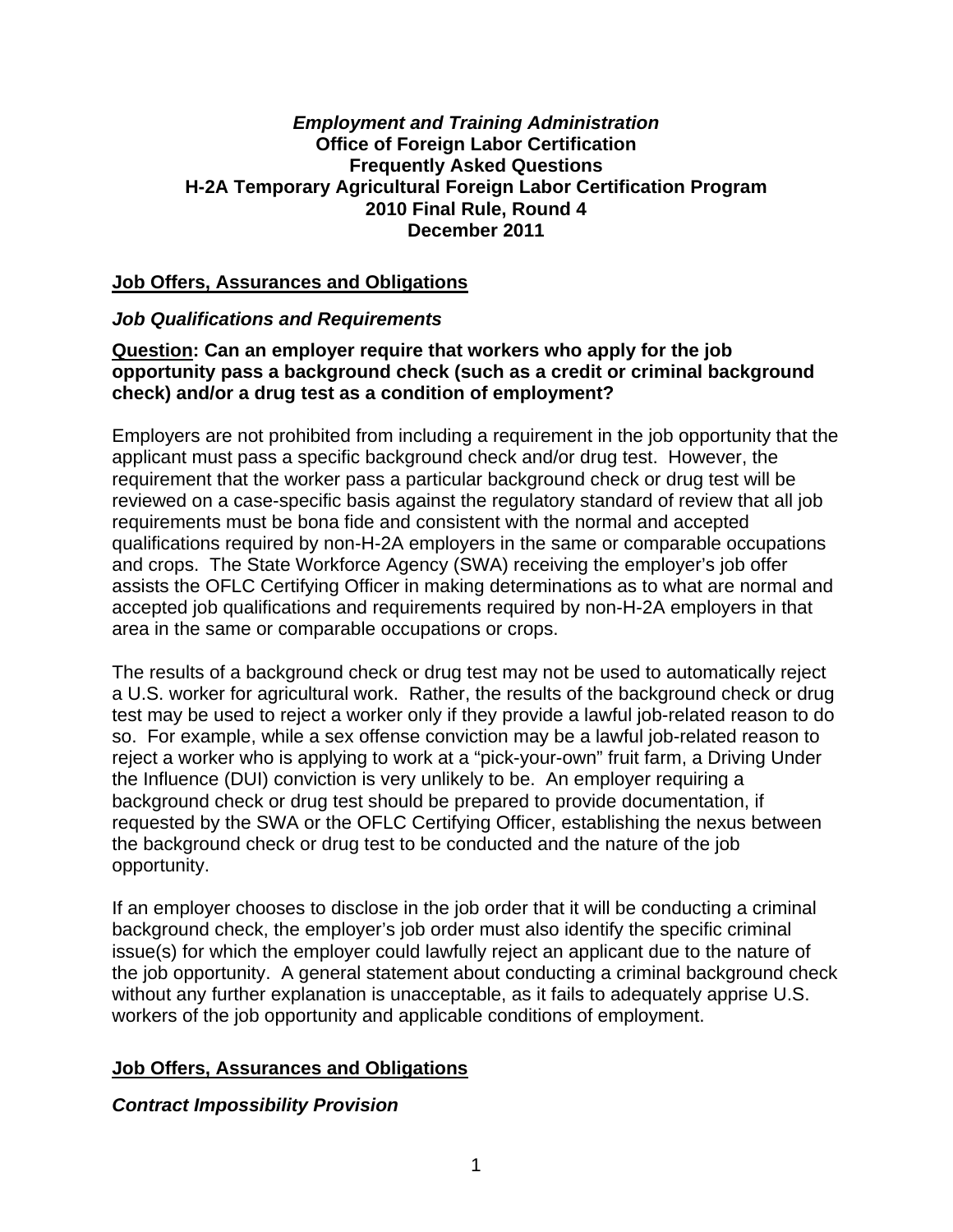**Question***:* **What is the minimum acceptable language I need to include in my job order submitted to the State Workforce Agency (SWA) as well as other work contracts with employees to address situations where fulfillment of the contract is impossible due to reasons beyond my control?** 

The employer, upon receiving approval from the Chicago National Processing Center Certifying Officer, may terminate its work contract before the end date if the services of the worker are no longer required for reasons beyond the control of the employer due to fire, weather, or other Act of God that makes the fulfillment of the contract impossible. The regulations refer to this as the "contract impossibility" provision. Since the contract impossibility provision obligates the employer to certain actions and affects the wages and working conditions of the workers it employs, the employer must disclose this provision in the job order that is submitted to the SWA as well as work contracts to prospective applicants.

To help employers appropriately disclose the contract impossibility provision, the following suggested language can be included in the job order as well as work contracts with its employees:

"Contract Impossibility: The work contract may be terminated before the end date of work specified in the work contract if the services of the workers are no longer required for reasons beyond the control of the employer due to fire, weather, or other Act of God that makes fulfillment of the contract impossible, as determined by the U.S. Department of Labor. In the event that the work contract is terminated, the employer assures that the three-fourths guarantee will be fulfilled for the time that has elapsed from the start date of work specified in the work contract to the date of termination. The employer also assures that it will make efforts to transfer the worker to other comparable employment acceptable to the worker and, where applicable, consistent with existing immigration laws.

In situations where a transfer is not affected, the employer will return the workers at the employer's expense to the place from which the worker, disregarding intervening employment, came to work for the employer or transport the worker to his/her next certified H-2A employer, whichever the worker prefers. The employer will also reimburse the worker the full amount of any deductions made by the employer from the worker's pay for transportation and subsistence expenses to the place of employment, and pay the worker for any transportation and subsistence expenses incurred by the worker to that employer's place of employment.

The amounts the employer will pay for subsistence expenses shall be a minimum of \$ 1. per day and a maximum of \$ \_\_\_\_\_ per day for workers with documentation of actual expenses. The amount of the transportation payment must not be less (and is not required to be more) than the most economical and reasonable common carrier transportation charges for the distances involved. The requirement will be nullified if the worker has contracted with a subsequent employer who has agreed to provide or pay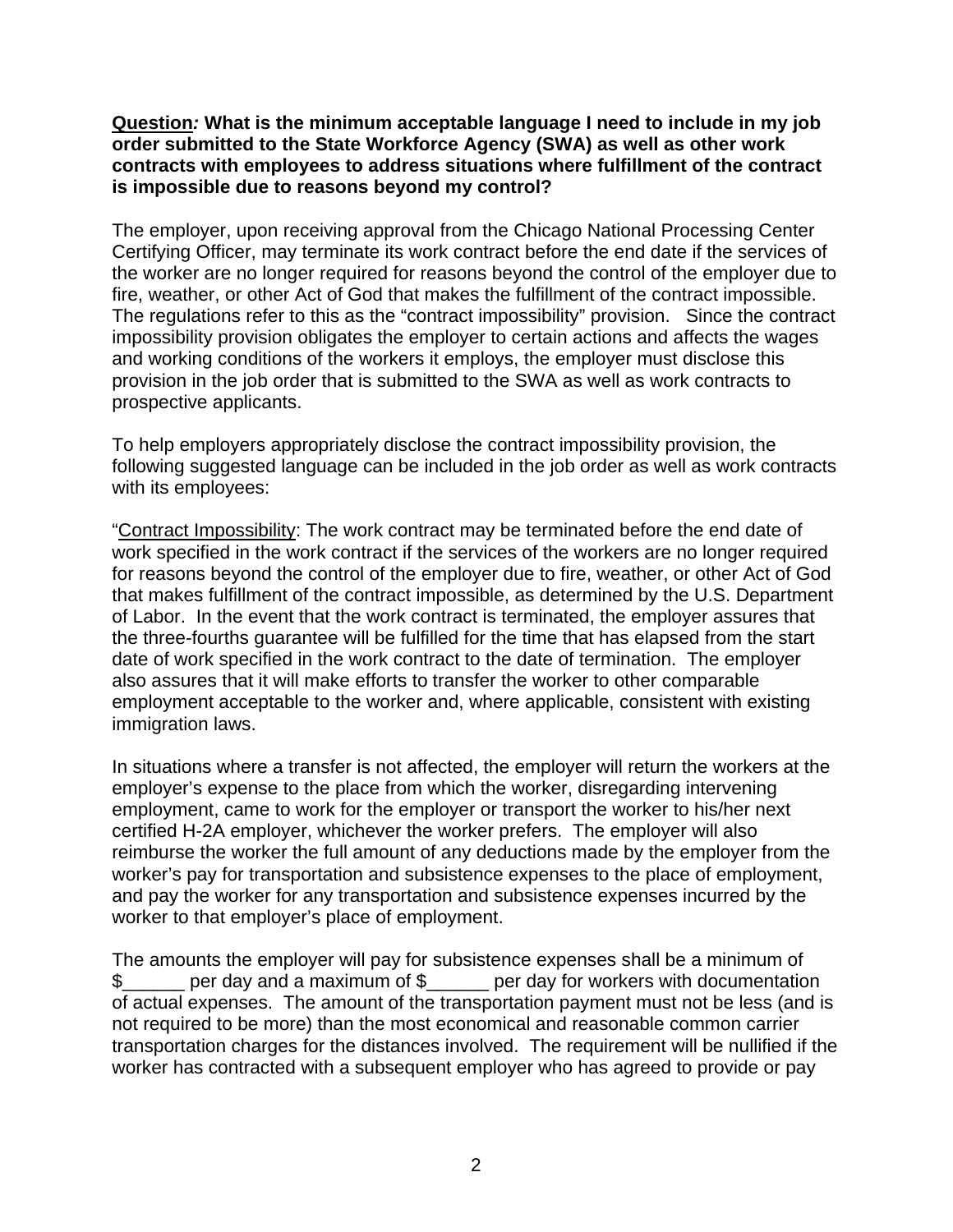for the worker's transportation and subsistence expenses from the present employer's worksite to the subsequent employer's worksite."

For the minimum and maximum amounts for subsistence expensesr, the employer can find the current amounts to be included in the job order on the OFLC website at [http://www.foreignlaborcert.doleta.gov/meal\\_travel\\_subsistence.cfm](http://www.foreignlaborcert.doleta.gov/meal_travel_subsistence.cfm)

# **H-2A Labor Contractors**

## **Question: I am an employer needing to file an H-2A application as a labor contractor with the Chicago National Processing Center. What are the minimum requirements of obtaining a surety bond in order for it to be accepted?**

As a prospective employer filing as an H-2A Labor Contractor (H–2ALC), you are required to obtain a surety bond demonstrating your ability to meet payroll and other financial obligations to your employees contained in the terms and conditions of the agricultural job order and the A*pplication for Temporary Employment Certification* (ETA Form 9142). The original bond instrument issued to you by the surety must be submitted with the ETA Form 9142 to the Chicago National Processing Center. Copies of the original bond instrument will not be accepted.

At a minimum, the bond instrument issued to you by the surety must:

- 1. Identify the surety's name, address, phone number, and contact person;
- 2. Specify the amount of the bond based on the number of workers to be employed;
- 3. State that the aggregate liability of the surety shall not exceed the amount of the bond;
- 4. State that the bond must be payable to the "Administrator, Wage and Hour Division, United States Department of Labor, 200 Constitution Avenue, NW., Room S-3502, Washington, DC 20210";
- 5. Obligate the surety to pay any sums for (a) wages and benefits owed to an H-2A worker or worker engaged in corresponding employment, or (b) to a U.S. worker improperly rejected or improperly laid off or displaced, based on a final decision finding a violation(s) of the regulation relating to the certified ETA Form 9142 the bond is intended to cover;
- 6. Specify the date of issuance and expiration covering liability incurred during the period of employment listed on the certified ETA Form 9142. The bond may be amended to cover any extensions requested by the H-2ALC employer and approved by DHS and/or the Chicago NPC;